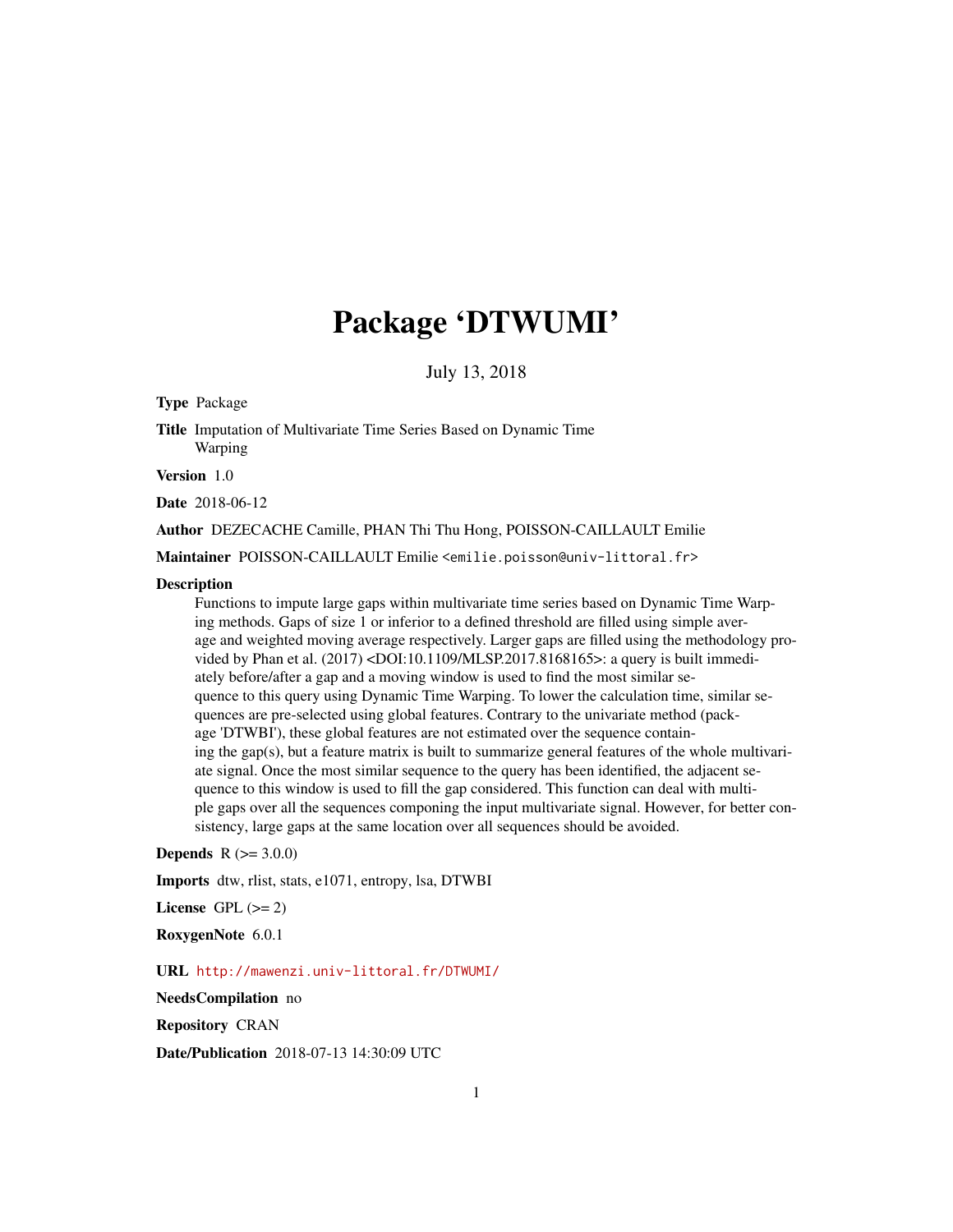### <span id="page-1-0"></span>R topics documented:

| Index | -8 |
|-------|----|

DTWUMI-package *Imputation of Multivariate Time Series Based on Dynamic Time Warping*

#### Description

Functions to impute large gaps within multivariate time series based on Dynamic Time Warping methods. Gaps of size 1 or inferior to a defined threshold are filled using simple average and weighted moving average respectively. Larger gaps are filled using the methodology provided by Phan et al. (2017) <DOI:10.1109/MLSP.2017.8168165>: a query is built immediately before/after a gap and a moving window is used to find the most similar sequence to this query using Dynamic Time Warping. To lower the calculation time, similar sequences are pre-selected using global features. Contrary to the univariate method (package 'DTWBI'), these global features are not estimated over the sequence containing the gap(s), but a feature matrix is built to summarize general features of the whole multivariate signal. Once the most similar sequence to the query has been identified, the adjacent sequence to this window is used to fill the gap considered. This function can deal with multiple gaps over all the sequences componing the input multivariate signal. However, for better consistency, large gaps at the same location over all sequences should be avoided.

#### Details

Index of help topics:

| DTWUMI-package             | Imputation of Multivariate Time Series Based on<br>Dynamic Time Warping                                        |  |  |
|----------------------------|----------------------------------------------------------------------------------------------------------------|--|--|
| DTWUMI_1gap_imputation     |                                                                                                                |  |  |
|                            | Imputation of a large gap based on DTW for<br>multivariate signals                                             |  |  |
| DTWUMI_imputation          | Large gaps imputation based on DTW for<br>multivariate signals                                                 |  |  |
| Indexes_size_missing_multi |                                                                                                                |  |  |
| dataDTWUMI                 | Indexing gaps size<br>A multivariate times series consisting of three<br>signals as example for DTWUMI package |  |  |
| imp_1NA                    | Imputing gaps of size 1                                                                                        |  |  |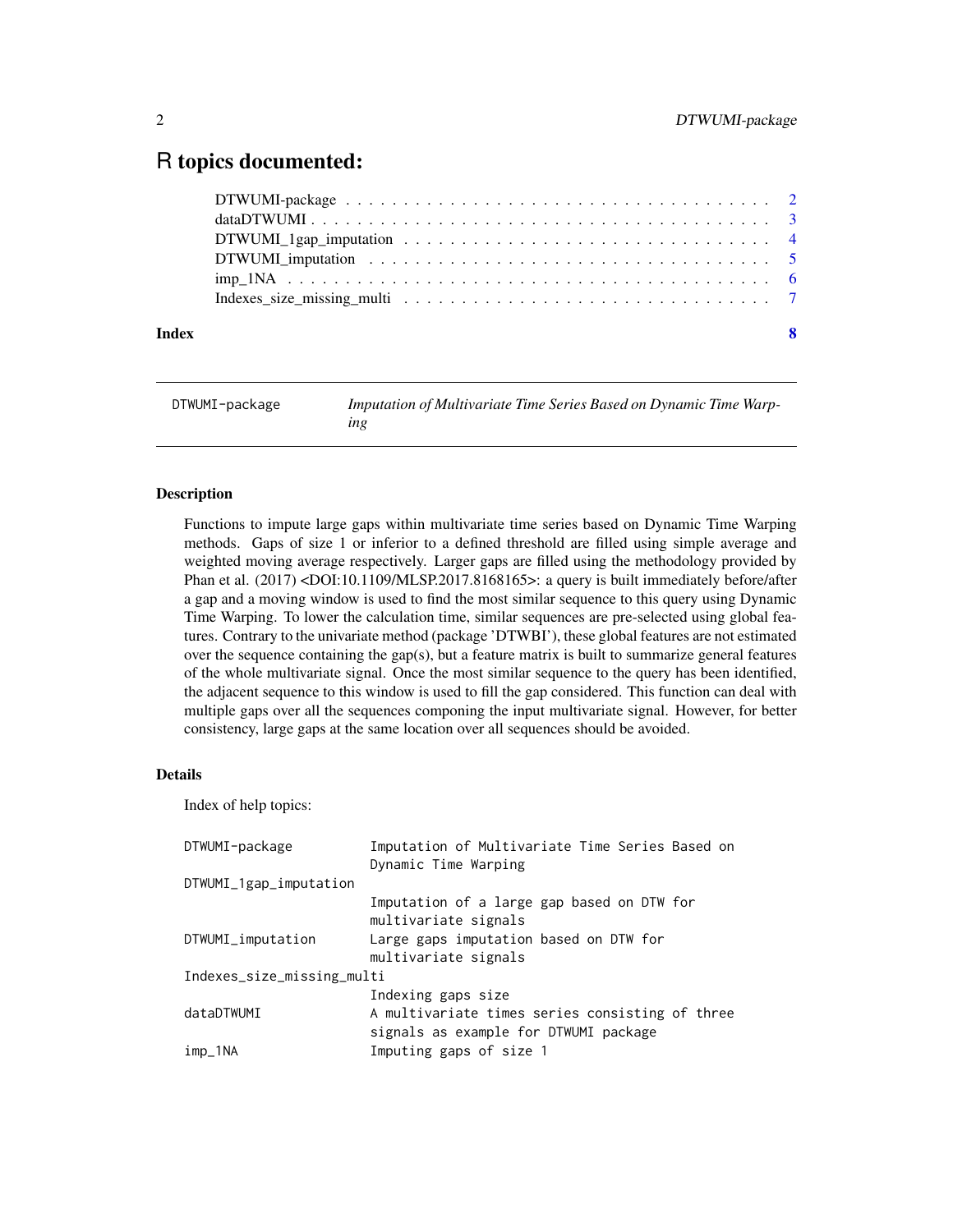#### <span id="page-2-0"></span>Author(s)

DEZECACHE Camille, PHAN Thi Thu Hong, POISSON-CAILLAULT Emilie

Maintainer: POISSON-CAILLAULT Emilie <emilie.poisson@univ-littoral.fr>

#### References

Thi-Thu-Hong Phan, Emilie Poisson-Caillault, Alain Lefebvre, Andre Bigand. Dynamic time warping-based imputation for univariate time series data. Pattern Recognition Letters, Elsevier, 2017, <DOI:10.1016/j.patrec.2017.08.019>. <hal-01609256>

#### Examples

```
data(dataDTWUMI)
dataDTWUMI_gap <- dataDTWUMI[["incomplete_signal"]]
imputation <- DTWUMI_imputation(dataDTWUMI_gap, gap_size_threshold = 10, DTW_method = "DTW")
plot(dataDTWUMI_gap[, 1], type = "l", lwd = 2)
lines(imputation$output[, 1], col = "red")
plot(dataDTWUMI_gap[, 2], type = "l", lwd = 2)
lines(imputation$output[, 2], col = "red")
plot(dataDTWUMI_gap[, 3], type = "l", lwd = 2)
lines(imputation$output[, 3], col = "red")
```

| dataDTWUMI | A multivariate times series consisting of three signals as example for |
|------------|------------------------------------------------------------------------|
|            | DTWUMI package                                                         |

#### Description

A multivariate times series consisting of three signals as example for DTWUMI package

#### Usage

dataDTWUMI

#### Format

A list storing two data frames with three columns each. The first table contains the original complete simulated data. The second table contains the same simulated data with one large gap added within each signal.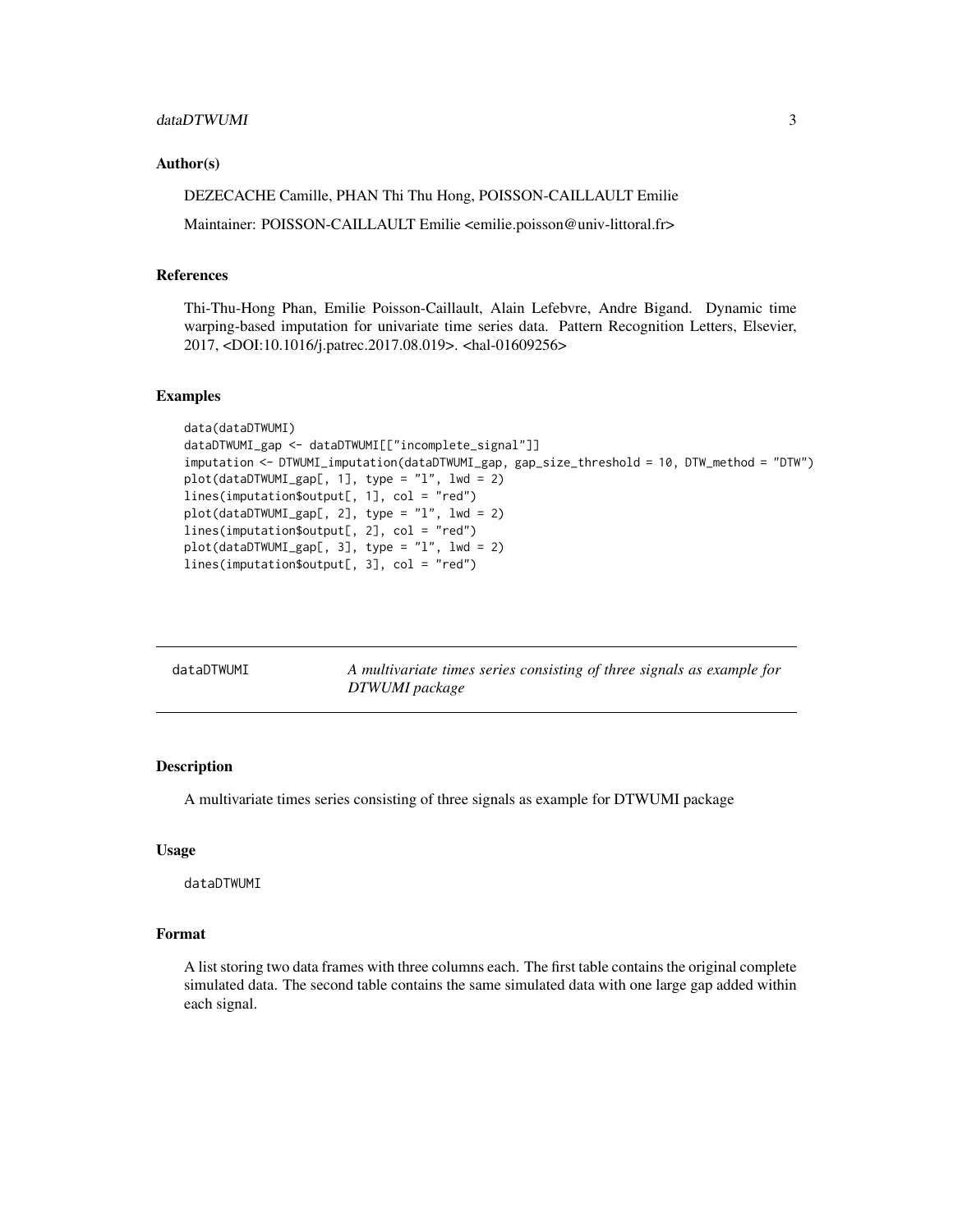```
DTWUMI_1gap_imputation
```
*Imputation of a large gap based on DTW for multivariate signals*

#### Description

Fills a gap of size 'gap\_size' begining at the position 'begin\_gap' within a multivariate signal using DTW.

#### Usage

```
DTWUMI_1gap_imputation(data, id_sequence, begin_gap, gap_size,
 DTW_method = "DTW", threshold_cos = 0.995, thresh_cos_stop = 0.8,
  step_{threshold} = 2, ...
```
#### **Arguments**

| data            | a multivariate signals containing gaps                                                                              |
|-----------------|---------------------------------------------------------------------------------------------------------------------|
| id_sequence     | id of the sequence containing the gap to fill (corresponding to the column num-<br>ber)                             |
| begin_gap       | id of the begining of the gap to fill                                                                               |
| gap_size        | size of the gap to fill                                                                                             |
| DTW_method      | DTW method used for imputation ("DTW", "DDTW", "AFBDTW"). By default<br>"DTW"                                       |
| threshold_cos   | threshold used to define similar sequences to the query                                                             |
| thresh_cos_stop |                                                                                                                     |
|                 | Define the lowest cosine threshold acceptable to find a similar window to the<br>query                              |
|                 | step_threshold step used within the loops determining the threshold and the most similar se-<br>quence to the query |
| $\ddotsc$       | additional arguments from dtw() function                                                                            |

#### Value

returns a list containing the following elements:

- imputed\_values: output vector containing the imputation proposal
- id\_imputation: a vector containing the position of the imputed values extracted
- id\_sim\_win: a vector containing the position of the similar window to the query
- id\_gap: a vector containing the position gap considered
- id\_query: a vector containing the position of the query

#### Author(s)

DEZECACHE Camille, PHAN Thi Thu Hong, POISSON-CAILLAULT Emilie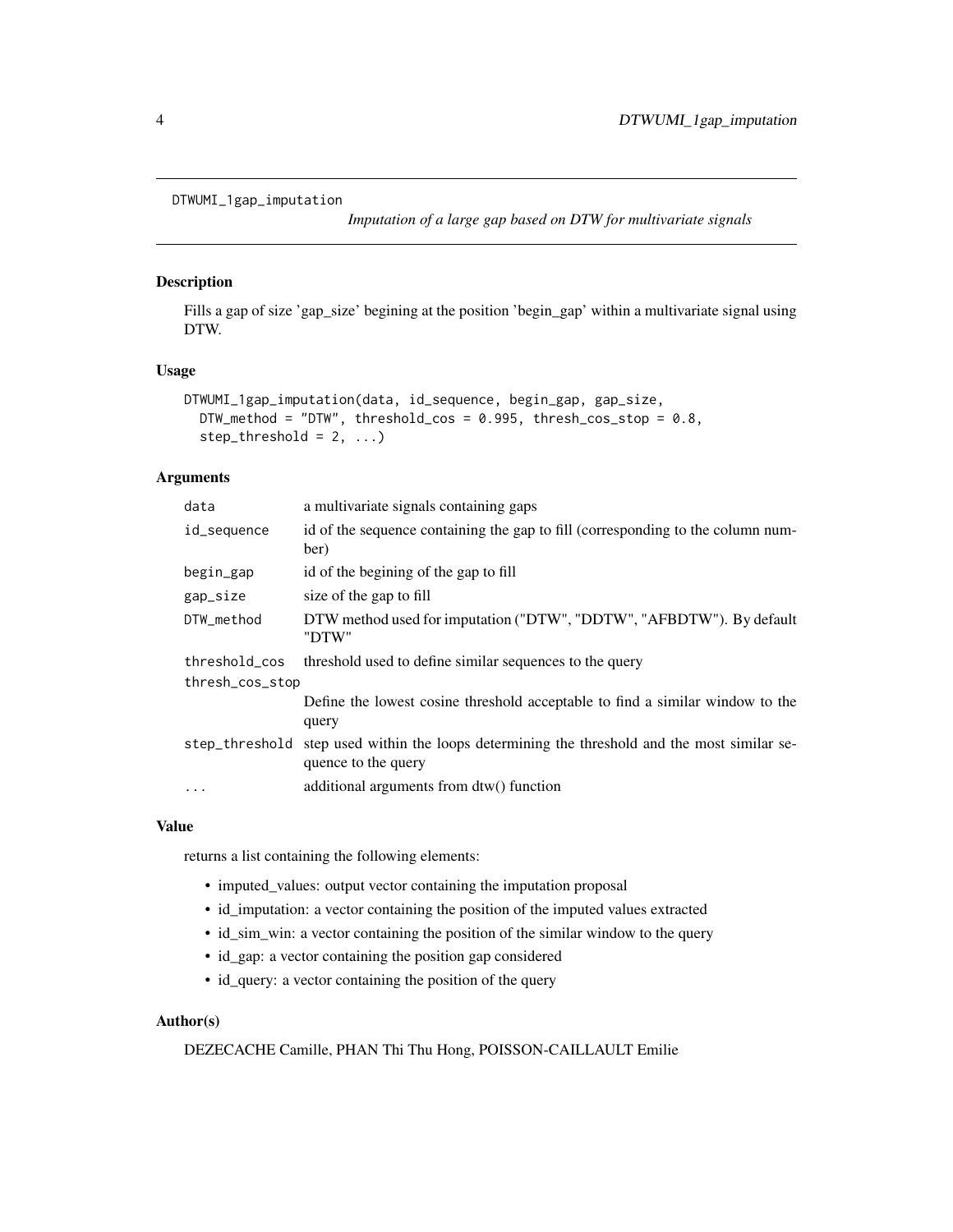#### <span id="page-4-0"></span>DTWUMI\_imputation 5

#### Examples

```
data(dataDTWUMI)
dataDTWUMI_gap <- dataDTWUMI[["incomplete_signal"]]
t <- 207 ; T <- 40
imputation <- DTWUMI_1gap_imputation(dataDTWUMI_gap, id_sequence=1, t, T)
plot(dataDTWUMI_gap[, 1], type = "l", lwd = 2)
lines(y = imputation$imputed_values, x = imputation$id_gap, col = "red")
lines(y = dataDTWUMI_gap[imputation$id_query, 1], x = imputation$id_query, col = "green")
lines(y = dataDTWUMI_gap[imputation$id_sim_win, 1], x = imputation$id_sim_win, col = "blue")
lines(y = dataDTWUMI_gap[imputation$id_imputation, 1], x = imputation$id_imputation, col = "orange")
```
DTWUMI\_imputation *Large gaps imputation based on DTW for multivariate signals*

#### Description

Fills all gaps within a multivariate signal. Gaps of size 1 are filled using the average values of nearest neighbours. Gaps of size >1 and <gap\_size\_threshold are filled using weighted moving average. Larger gaps are filled using DTW.

#### Usage

```
DTWUMI_imputation(data, gap_size_threshold, DTW_method = "DTW",
  threshold_cos = 0.995, thresh_cos_stop = 0.8, step_threshold = 2, ...)
```
#### Arguments

| data               | a multivariate signals containing gaps                                                                                   |  |  |  |
|--------------------|--------------------------------------------------------------------------------------------------------------------------|--|--|--|
| gap_size_threshold |                                                                                                                          |  |  |  |
|                    | threshold above which dtw based imputation is computed. Below this threshold,<br>a weighted moving average is calculated |  |  |  |
| DTW_method         | DTW method used for imputation ("DTW", "DDTW", "AFBDTW"). By default<br>"DTW"                                            |  |  |  |
| threshold_cos      | threshold used to define similar sequences to the query                                                                  |  |  |  |
| thresh_cos_stop    |                                                                                                                          |  |  |  |
|                    | Define the lowest cosine threshold acceptable to find a similar window to the<br>query                                   |  |  |  |
| step_threshold     | step used within the loops determining the threshold and the most similar se-<br>quence to the query                     |  |  |  |
| $\ddotsc$          | additional arguments from dtw() function                                                                                 |  |  |  |
|                    |                                                                                                                          |  |  |  |

#### Value

returns a list containing a dataframe of completed signals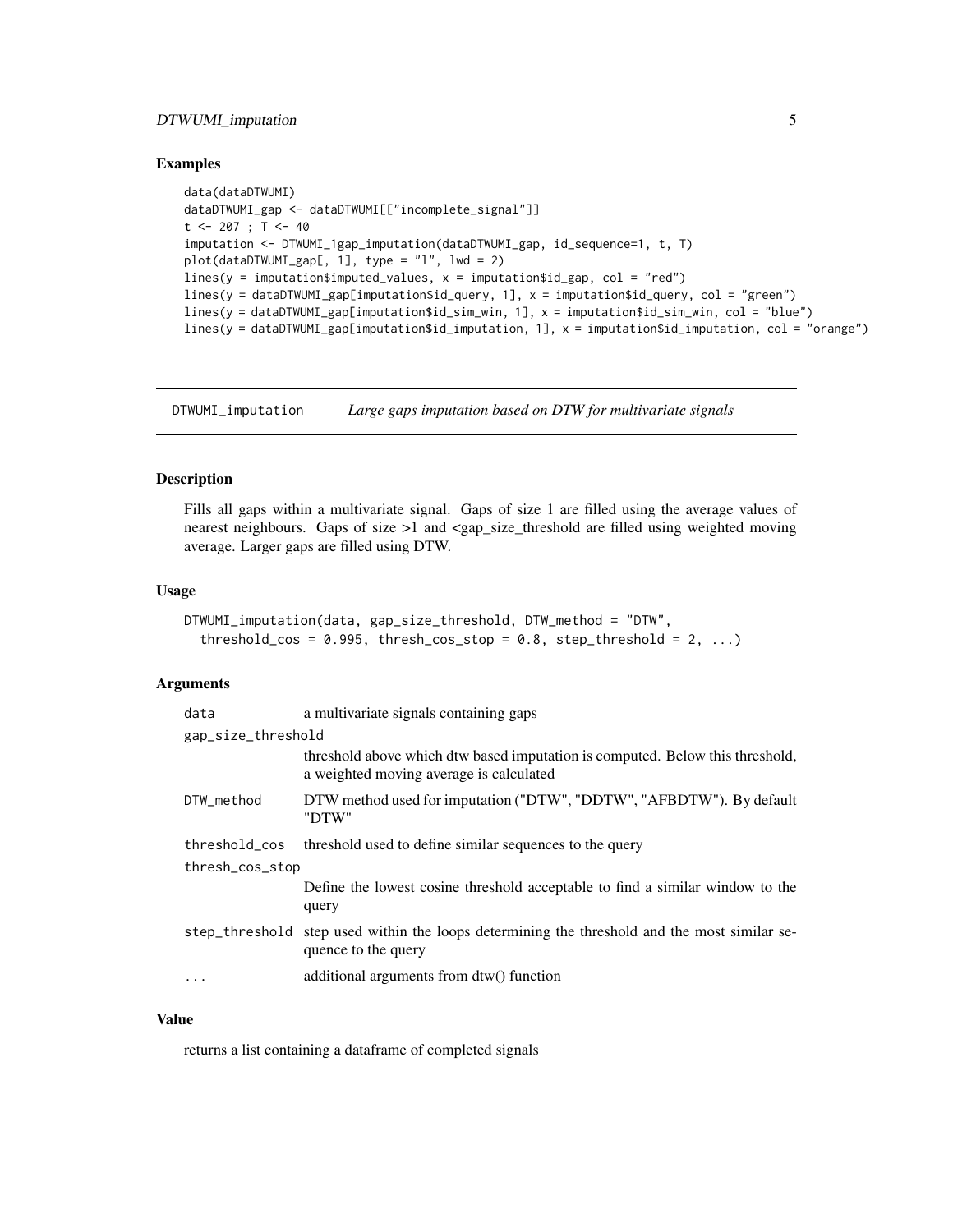#### <span id="page-5-0"></span>Author(s)

DEZECACHE Camille, PHAN Thi Thu Hong, POISSON-CAILLAULT Emilie

#### Examples

```
data(dataDTWUMI)
dataDTWUMI_gap <- dataDTWUMI[["incomplete_signal"]]
imputation <- DTWUMI_imputation(dataDTWUMI_gap, gap_size_threshold = 10)
plot(dataDTWUMI_gap[, 1], type = "l", lwd = 2)
lines(imputation$output[, 1], col = "red")
plot(dataDTWUMI_gap[, 2], type = "l", lwd = 2)
lines(imputation$output[, 2], col = "red")
plot(dataDTWUMI_gap[, 3], type = "l", lwd = 2)
lines(imputation$output[, 3], col = "red")
```
imp\_1NA *Imputing gaps of size 1*

#### Description

Imputes isolated missing values based on the average of nearest neighbours.

#### Usage

imp\_1NA(data, pos1)

#### Arguments

| data | a univariate signal                                                                                        |
|------|------------------------------------------------------------------------------------------------------------|
| pos1 | the position of the begining of gaps of size 1, as obtained using Indexes_size_missing_multi()<br>function |

#### Value

returns a new vector of same size with imputed values

#### Author(s)

DEZECACHE Camille, PHAN Thi Thu Hong, POISSON-CAILLAULT Emilie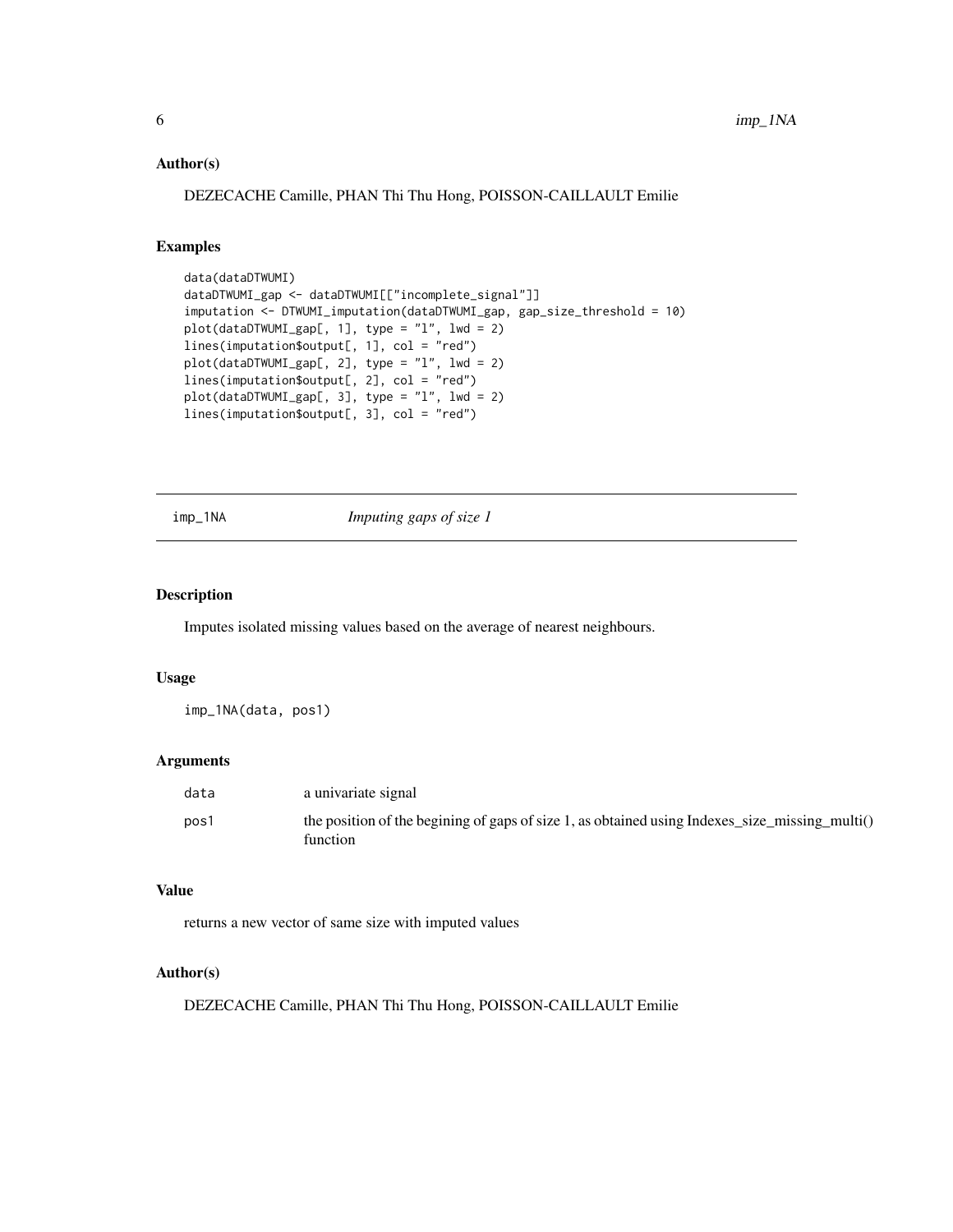<span id="page-6-0"></span>Indexes\_size\_missing\_multi

*Indexing gaps size*

#### Description

Stores the position of the begining of each gap and their respective size within a multivariate signal.

#### Usage

```
Indexes_size_missing_multi(data)
```
#### Arguments

data multivariate signal

#### Value

returns a list with one element per signal. Within each element of this list, the first column gives the position of the begining of each gap and the second column its size.

#### Author(s)

DEZECACHE Camille, PHAN Thi Thu Hong, POISSON-CAILLAULT Emilie

#### Examples

```
data(dataDTWUMI)
id_NA <- Indexes_size_missing_multi(dataDTWUMI$incomplete_signal)
```